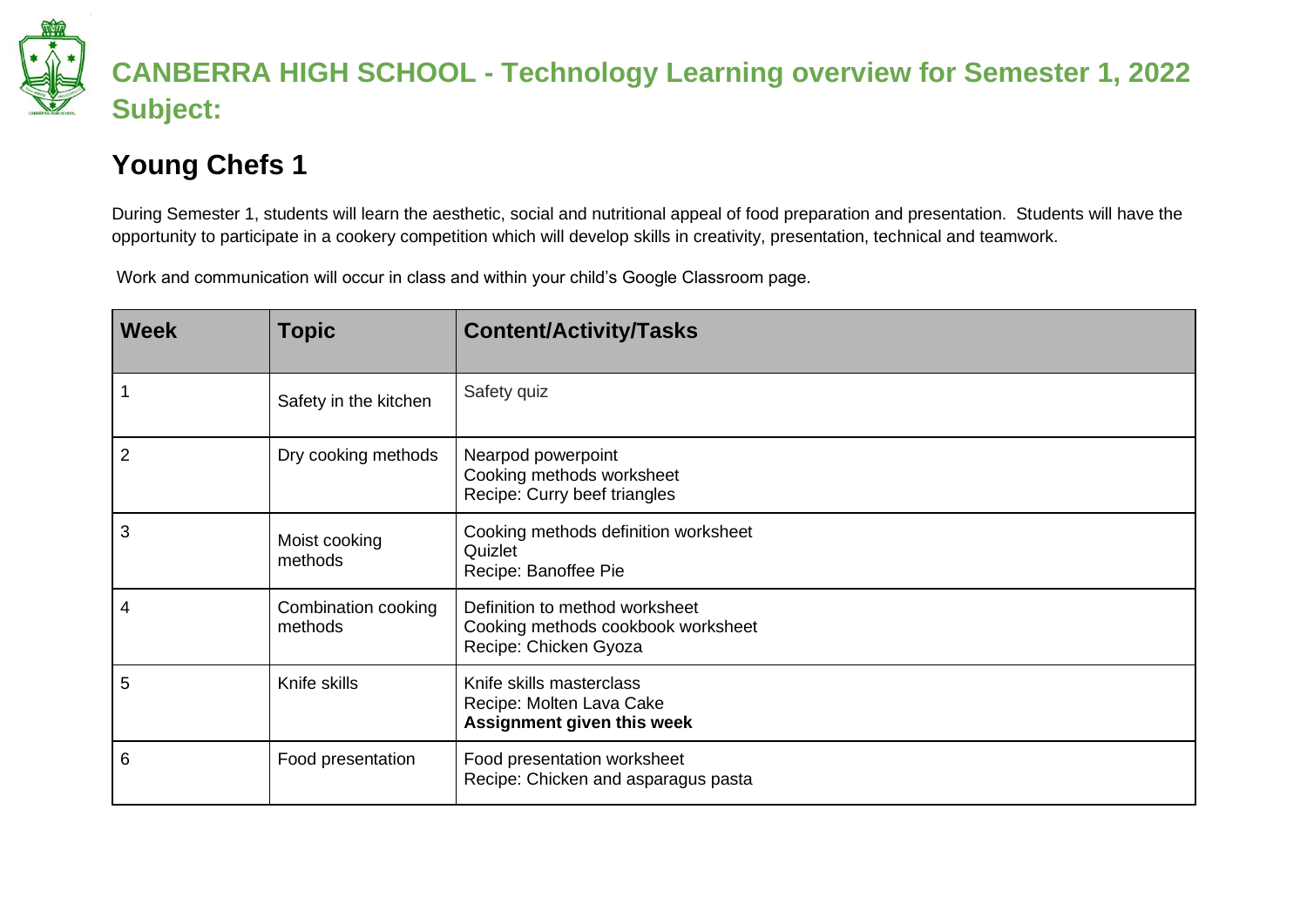

## **CANBERRA HIGH SCHOOL - Technology Learning overview for Semester 1, 2022 Subject:**

|   | Meal planning   | Meal planning activity<br>Recipe: Creme Brulee                                |
|---|-----------------|-------------------------------------------------------------------------------|
| 8 | Budget planning | Time in class to work on assignment<br>Recipe: Gnocchi with blue cheese sauce |
| 9 | Time management | Time in class to work on assignment<br>Recipe Lemon Delicious                 |

| 10 | Dessert cooking<br>techniques                | Dessert practice cooking lesson<br>Practical evaluation<br>Food presentation techniques |
|----|----------------------------------------------|-----------------------------------------------------------------------------------------|
| 11 | Main or dessert cooking<br>techniques        | Dessert practice cooking lesson<br>Practical evaluation<br>Food presentation techniques |
| 12 | Class cooking<br>competition                 | <b>Practical evaluations</b><br>Recipe budgeting<br><b>Assignment Due</b>               |
| 13 | Preparation for final<br>cooking competition | Time Management plans<br>Recipe: Miso Rice bowl                                         |
| 14 | Final cooking competition                    | Team work<br><b>Practical evaluations</b>                                               |
| 15 | Food traditions                              | Research activity<br>Recipe: Lemon delicious                                            |